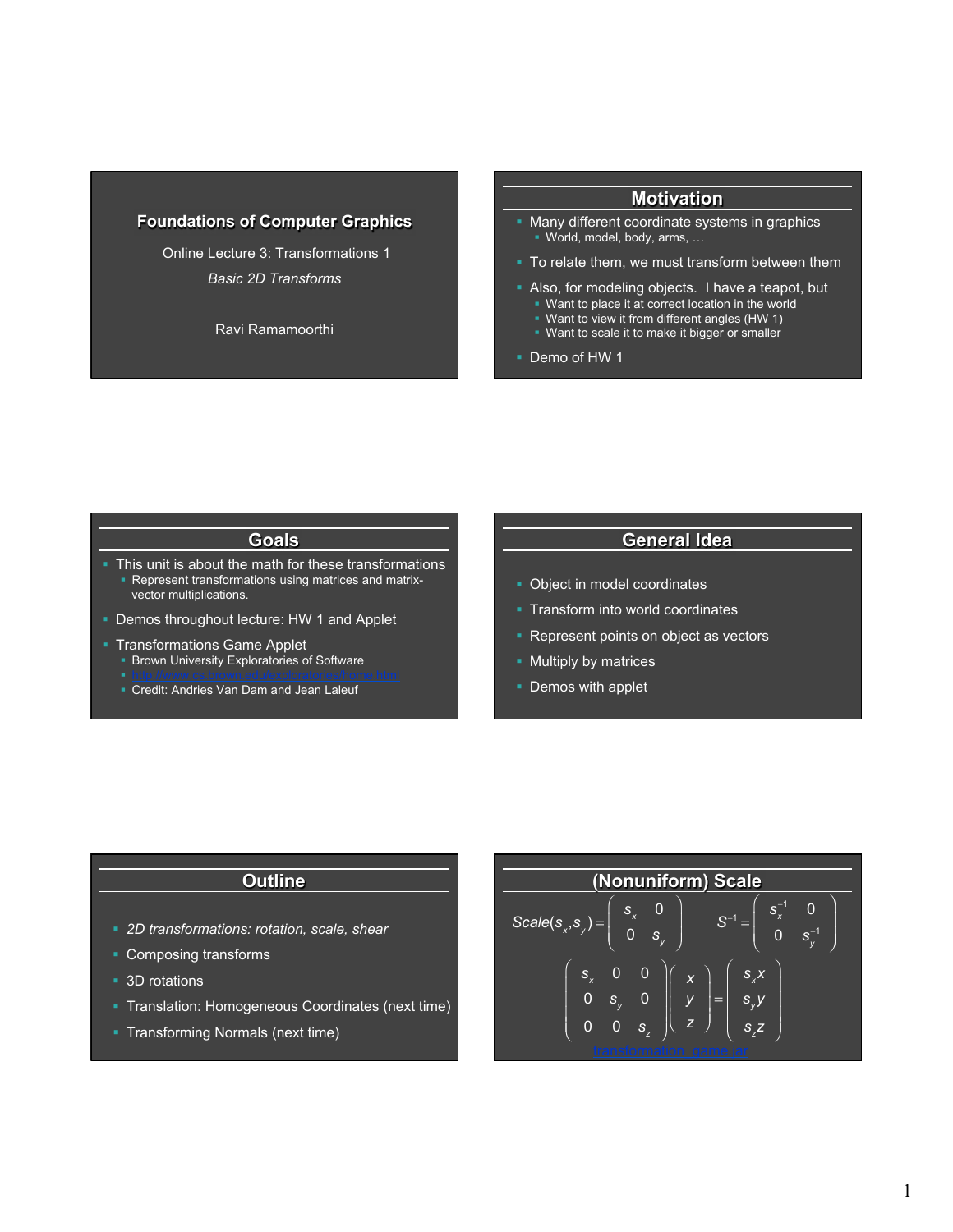





### **Foundations of Computer Graphics**

 Online Lecture 3: Transformations 1 *Composing Transforms* 

Ravi Ramamoorthi

# **Outline**

- § 2D transformations: rotation, scale, shear
- § *Composing transforms*
- 3D rotations
- § Translation: Homogeneous Coordinates
- § Transforming Normals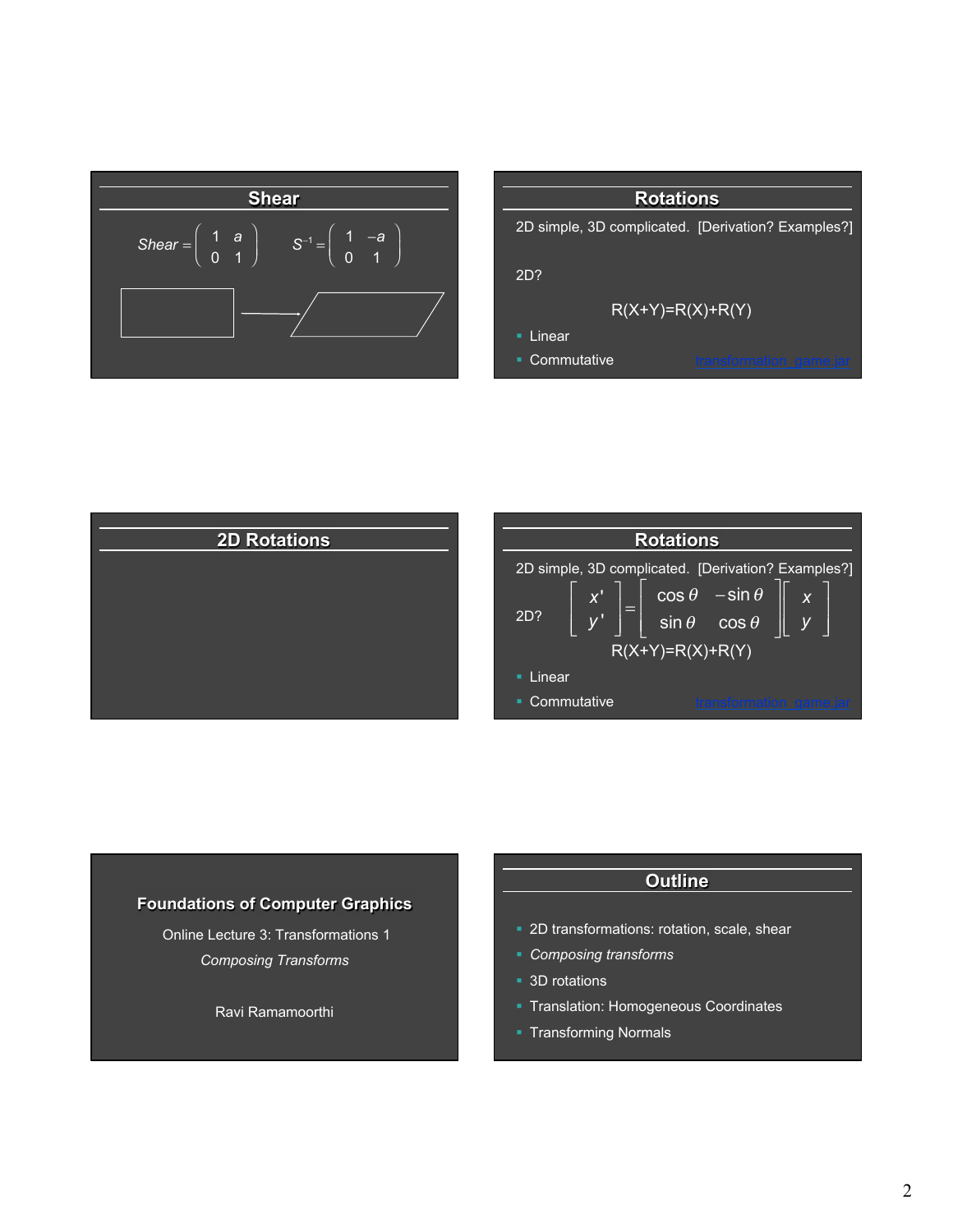# **Composing Transforms**

- Often want to combine transforms
- E.g. first scale by 2, then rotate by 45 degrees
- § Advantage of matrix formulation: All still a matrix
- § Not commutative!! Order matters

# **E.g. Composing rotations, scales**

$$
x_3 = Rx_2 \t x_2 = Sx_1
$$
  
\n
$$
x_3 = R(Sx_1) = (RS)x_1
$$
  
\n
$$
x_3 \neq SRx_1
$$
transformation gameier

## **Inverting Composite Transforms**

- Say I want to invert a combination of 3 transforms
- Option 1: Find composite matrix, invert
- § Option 2: Invert each transform *and swap order*
- Obvious from properties of matrices, demo  $M = M_1 M_2 M_3$  $M^{-1} = M_3^{-1} M_2^{-1} M_1^{-1}$

 $M^{-1}M = M_3^{-1}(M_2^{-1}(M_1^{-1}M_1)M_2)M_3$ 

#### **Foundations of Computer Graphics**

 Online Lecture 3: Transformations 1 *3D Rotations* 

Ravi Ramamoorthi

# **Outline**

- 2D transformations: rotation, scale, shear
- § Composing transforms
- § *3D rotations*
- § Translation: Homogeneous Coordinates
- § Transforming Normals

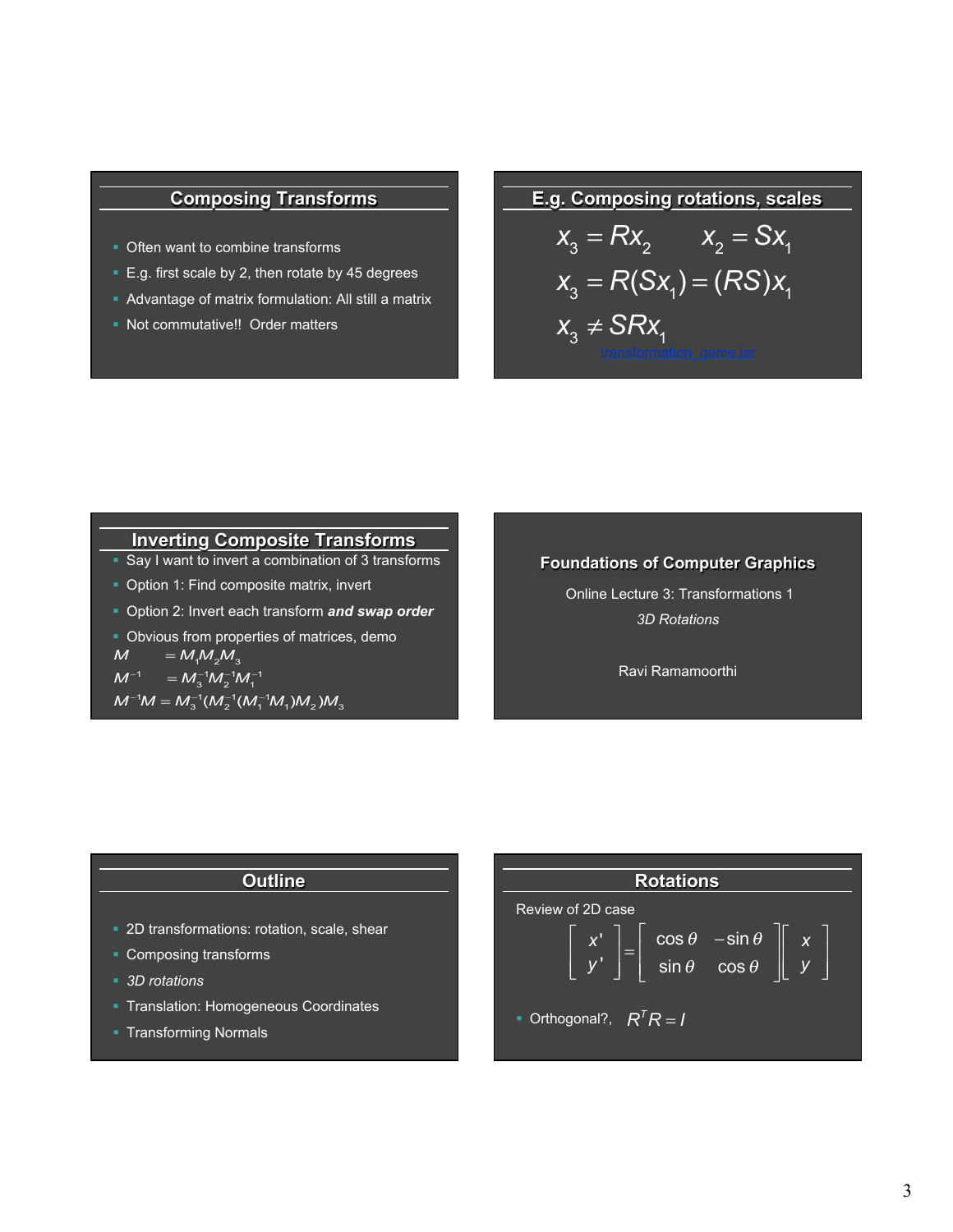



# **Geometric Interpretation 3D Rotations**

- Rows of matrix are 3 unit vectors of new coord frame
- Can construct rotation matrix from 3 orthonormal vectors

$$
R_{\text{row}} = \begin{pmatrix} x_{u} & y_{u} & z_{u} \\ x_{v} & y_{v} & z_{v} \\ x_{w} & y_{w} & z_{w} \end{pmatrix} \quad u = x_{u}X + y_{u}Y + z_{u}Z
$$

$$
Rp = \begin{pmatrix} x_{u} & y_{u} & z_{u} \\ x_{v} & y_{v} & z_{v} \\ x_{v} & y_{v} & z_{v} \end{pmatrix} \begin{pmatrix} x_{p} \\ y_{p} \\ z_{p} \end{pmatrix} = ? \begin{pmatrix} u \cdot p \\ v \cdot p \\ w \cdot p \\ w \cdot p \end{pmatrix}
$$

| <b>Geometric Interpretation 3D Rotations</b>                                                                                                                                                                   |
|----------------------------------------------------------------------------------------------------------------------------------------------------------------------------------------------------------------|
| $Rp = \begin{pmatrix} x_u & y_u & z_u \\ x_v & y_v & z_v \\ x_w & y_w & z_w \end{pmatrix} \begin{pmatrix} x_p \\ y_p \\ z_p \end{pmatrix} = \begin{pmatrix} u \cdot p \\ v \cdot p \\ w \cdot p \end{pmatrix}$ |
| • Rows of matrix are 3 unit vectors of new coord frame                                                                                                                                                         |
| • Can construct rotation matrix from 3 orthonormal vectors                                                                                                                                                     |
| <b>Effectively, projections of point into new coord frame</b>                                                                                                                                                  |
| • New coord frame uvw taken to cartesian components xyz                                                                                                                                                        |
| <b>Inverse or transpose takes xyz cartesian to uvw</b>                                                                                                                                                         |

# **Non-Commutativity**

- § Not Commutative (unlike in 2D)!!
- Rotate by x, then y is not same as y then  $x$
- Order of applying rotations does matter
- Follows from matrix multiplication not commutative ■ R1 \* R2 is not the same as R2 \* R1
- Demo: HW1, order of right or up will matter

# **Arbitrary rotation formula**

- § Rotate by an angle θ about arbitrary axis **a Homework 1: must rotate eye, up direction** 
	- Somewhat mathematical derivation but useful formula
- § Problem setup: Rotate vector **b** by θ about **a**
- § Helpful to relate **b** to X, **a** to Z, verify does right thing
- **For HW1, you probably just need final formula**